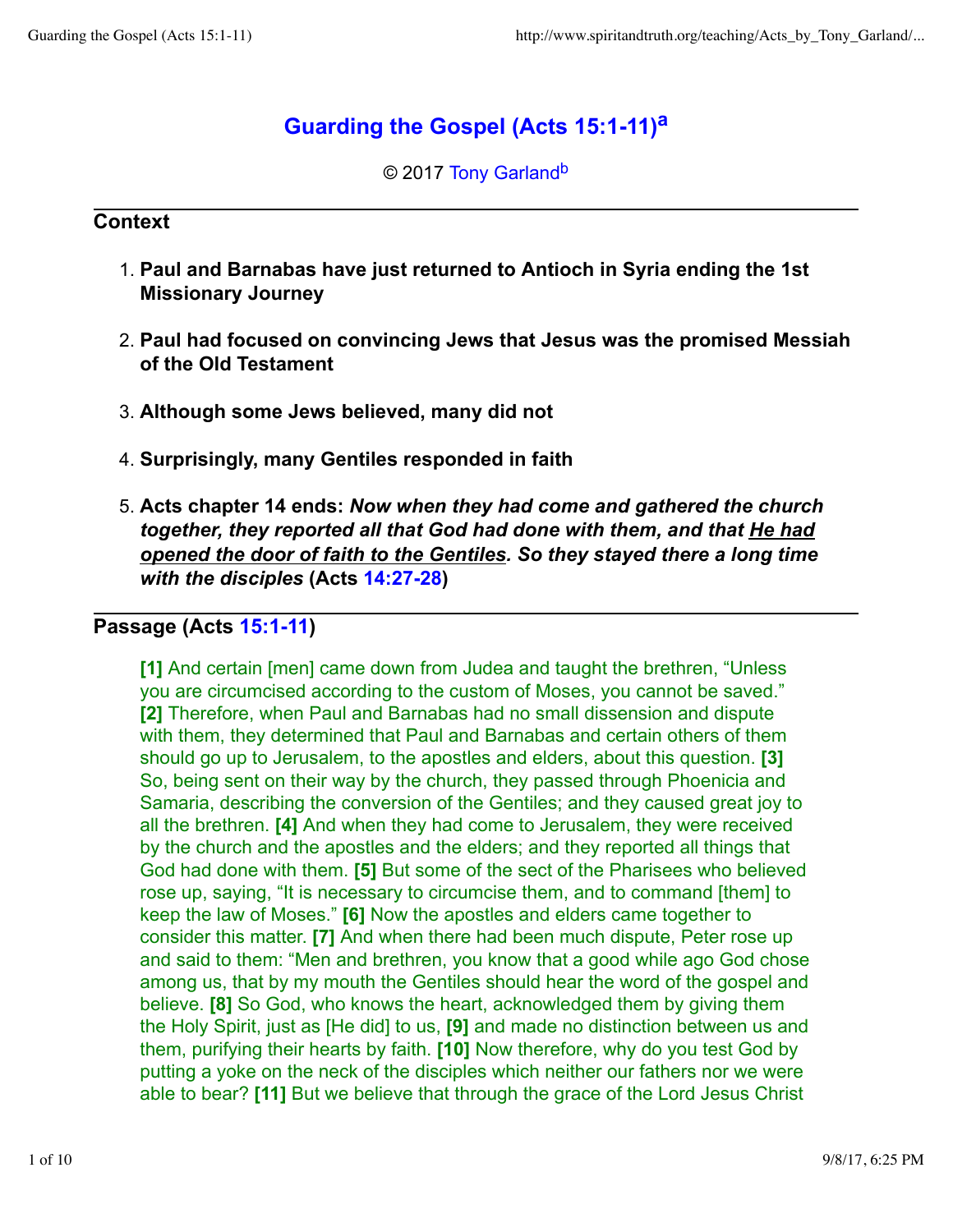we shall be saved in the same manner as they."<sup>1</sup>

#### **The problem**

- 1. **Men from Judea believing Jews**
- **v2** *Unless . . . you cannot be saved***<sup>2</sup>** 2.
- 3. **Not something** *recommended* **or** *allowed***, but** *required* **in order to be saved**

#### **How important is this?**

- **v2 In Antioch: "Paul and Barnabas had no small dissension and dispute** 1. **with them"**
- 2. **v7 In Jerusalem: "And when there had been much dispute"**
	- The Greek word for "dispute" (ζητέσεως [*zēteseōs*]) includes the idea of A. *argument, debate,* and *controversy*
	- Many Christians today discourage spirited disagreements over doctrine B. —which are seen as ungodly, irreverent, or even worse: irrelevant
	- C. Yet, guarding doctrinal purity has always been an important function—if not a priority—of the Church
	- D. If Paul was as *laissez faire* as many Christians today, I doubt we would have much of the New Testament—as his writings were often motivated out of a concern for doctrinal truth (and its proper application)
- 3. **Why was this "detail" such a big deal?**
- 4. **Because it isn't a detail: it concerns the very heart of the gospel!**
- **It was this very issue which prompted Paul to write his first letter in A.D. 49,** 5. **the Book of Galatians.**
	- The Book of Galatians was written to churches—in Galatia—the same A. churches Paul and Barnabas had just established on their first missionary journey
	- B. Centuries later, Galatians would play such a key role in the Reformation that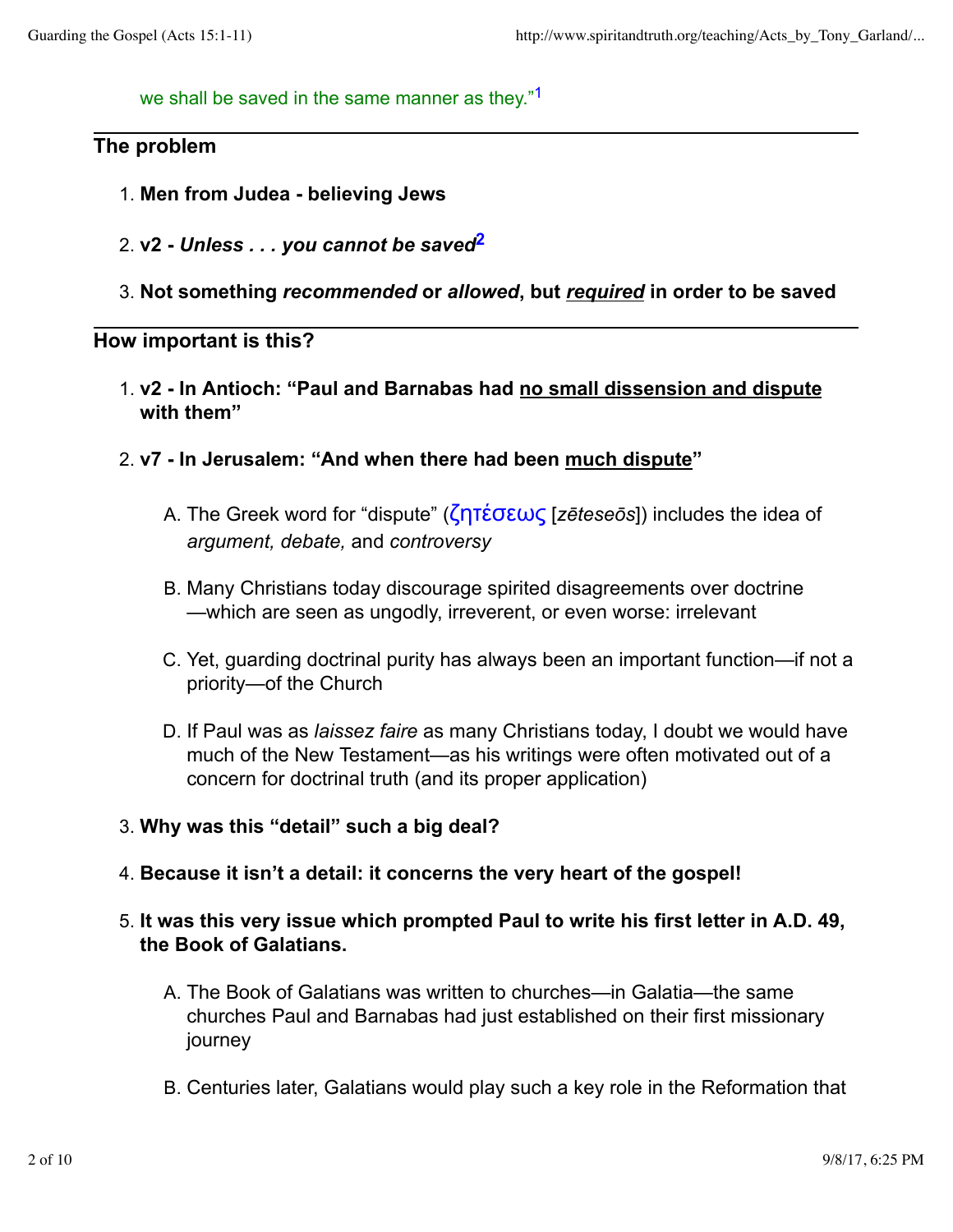it would be called "the cornerstone of the Protestant Reformation"<sup>4</sup>

- C. Luther was so attached to the Book of Galatians that he actually referred to it as his "wife"
- D. Galatians has been referred to as "The Magna Charta of Christian Liberty"
- **The disagreement resulted in an appeal to higher authorities: the apostles** 6. **and elders in Jerusalem — an event now referred to as "The Jerusalem Council."**
	- A. (In so doing, those opposing Paul added insult to injury by rejected his apostolic authority.)

**What is the gospel?**

- 1. **Greek term:** εὐαγγέλιον **[***euangelion***] = "good message"**
- 2. **What makes it a "good message", why is it "good news"?**
- **The gospel is good news because it provides the remedy to from some very** 3. **bad news**
	- A. The bad news: man is unable to live righteously, unable to keep God's commandments in a manner which satisfies God's righteous requirements
		- I. The Bible makes this plain in a multitude of passages, from which I will now cite a tiny fraction:
			- a. *In [God's ] sight no one living is righteous* (Ps. 143:2)
			- *For there is not a just man on earth who does good and does not* b. *sin* (Ecc. 7:20)
			- c. *No one is good but One, that is, God* (Luke 18:19)
			- d. *For all have sinned and fall short of the glory of God* (Rom. 3:23)
		- II. Not only is this truth Biblical, it is is self-evident, both in our own lives and as testified by the news
		- III. Even a secular observer, writing a history of world war 2, observed: ". . .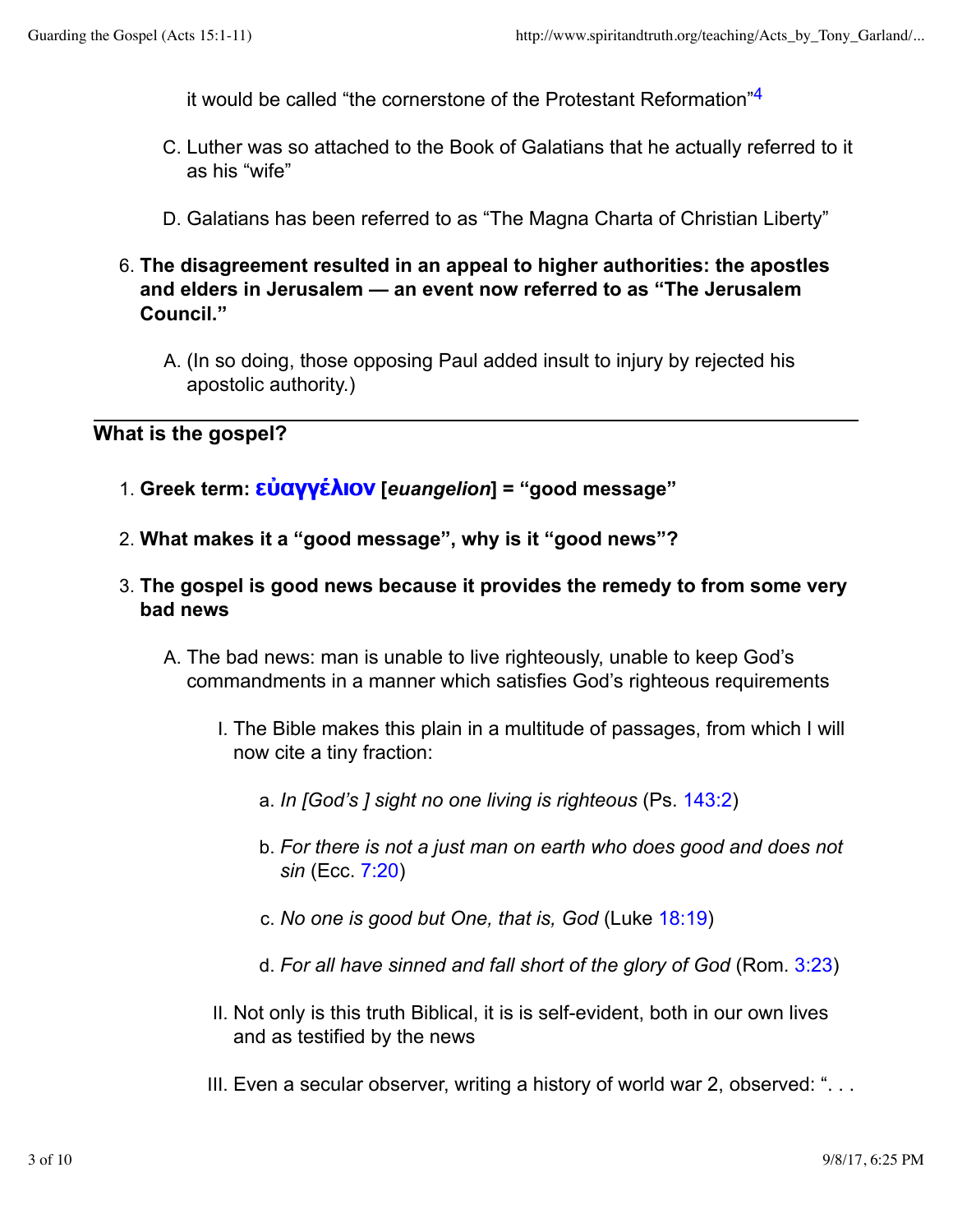tragically it seems that human nature is such that every society has enough misfits, fanatics, sadists and murderers to run concentration camps."<sup>5</sup>

B. Without God's intervention, every one of us is qualified and bound for hell

### 4. **How important is it to clearly communicate this good news?**

- A. If the gospel is perverted, the way of salvation is distorted
- B. If the way of salvation is distorted, men and women may not be able to enter by the narrow gate (Mat.  $7:13$ ; Luke  $13:24$ )
- C. The eternal destiny of men and women hangs in the balance!

#### **Peter's pronouncement**

#### 1. **How was it that Peter seems so responsive and clear on this issue?**

- A. He had already been rebuked publicly by Paul while visiting the church at Antioch when he withdraw from the Gentiles (Gal. 2:11-14)
- B. Peter addresses three issues
	- 1. How are Gentiles saved?
	- 2. How are Jews saved?
	- 3. How does the law relate to salvation?

#### 2. **#1 - How are Gentiles saved?**

- A. v7 *. . . by my mouth the Gentiles [heard] the word of the gospel and [believed]*
	- When was this? About ten years earlier, in A.D. 39, at the house of I. Cornelius in Acts chapter 10.
- B. v8 *God . . . acknowledged them by giving them the Holy Spirit*
	- I. How did Peter know this?
		- *And those of the circumcision [Jews] who believed were* a. *astonished, as many as came with Peter, because the gift of the Holy Spirit had been poured out on the Gentiles also. For they*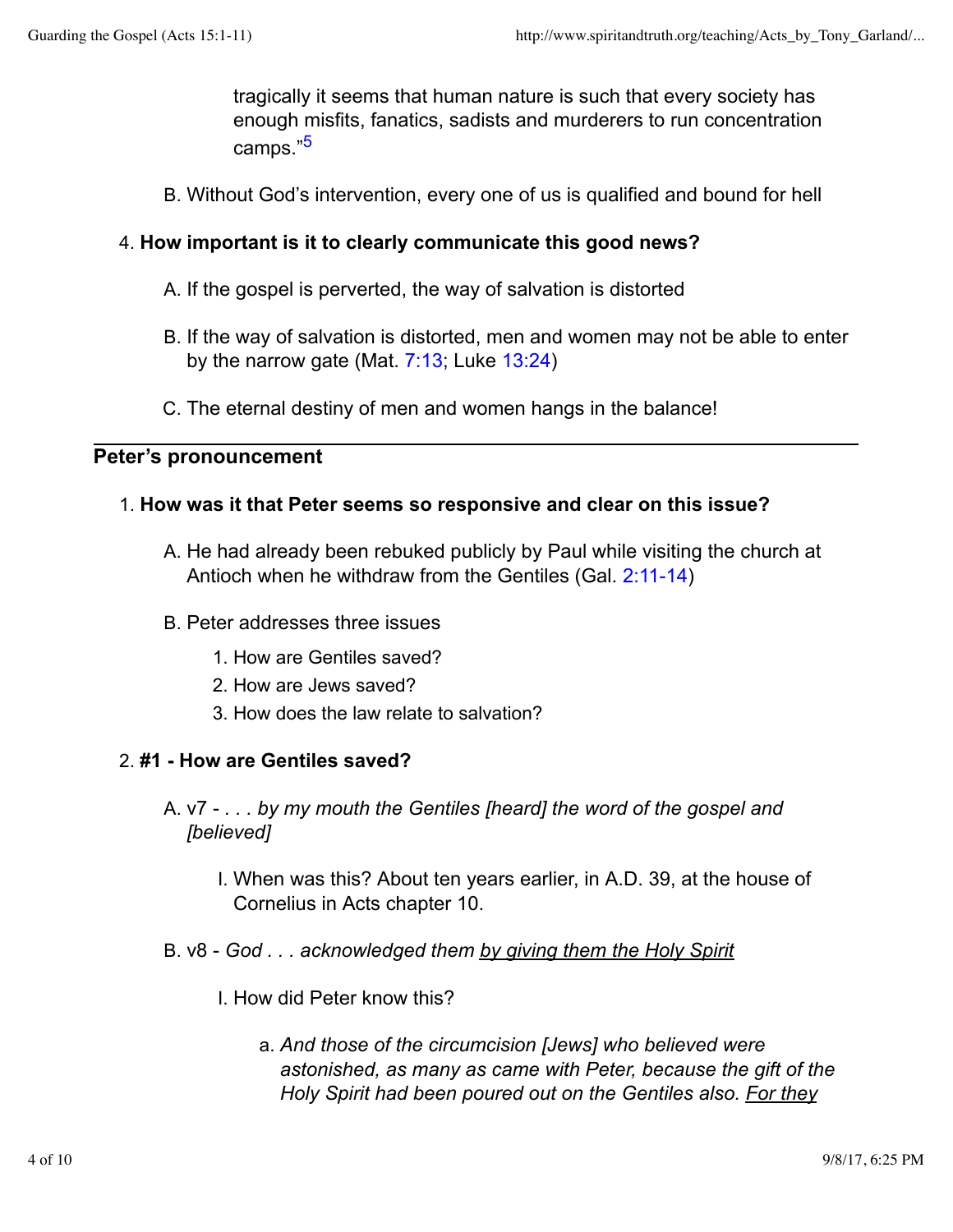*heard them speak with tongues and magnify God. . . .* (Acts 10:45-46)

- II. At what moment did this happen?
	- a. Peter was in the midst of presenting the message of salvation, and had just reached the critical part concerning Jesus
	- *"To Him [Jesus] all the prophets witness that, through His name,* b. *whoever believes in Him will receive remission of sins." While Peter was still speaking these words, the Holy Spirit fell upon all those who heard the word* (Acts 10:43-44)
- What did the Gentiles *do* which elicited God's response: giving them the III. Holy Spirit?
	- a. They *believed in Him*, they placed their trust in Jesus
	- b. Period! Nothing more!
	- c. The equation of salvation is extremely simple: belief = salvation
		- *whoever believes in Him will receive remission of sins* (Acts i. 10:43)
		- *whoever believes in Him should not perish, but have everlasting* ii. *life* (John 3:16)
		- iii. And this is the will of Him who sent Me, that everyone who sees *the Son and believes in Him may have everlasting life; and I will raise him up at the last day* (John 6:40)
	- What is the single requirement for salvation: BELIEF placing d. one's trust in Jesus, what He has done on the cross which atones for our sin

#### 3. **#2 - How are Jews saved?**

- A. vv. 8-9, *. . . <u>just as He did to us</u>, and <u>making no distinction</u> between us and them, purifying their hearts by faith*
- B. v. 15, *through the grace of if the Lord Jesus Christ <u>we shall be saved in the</u> same manner as they*
	- I. Turns the question on its head!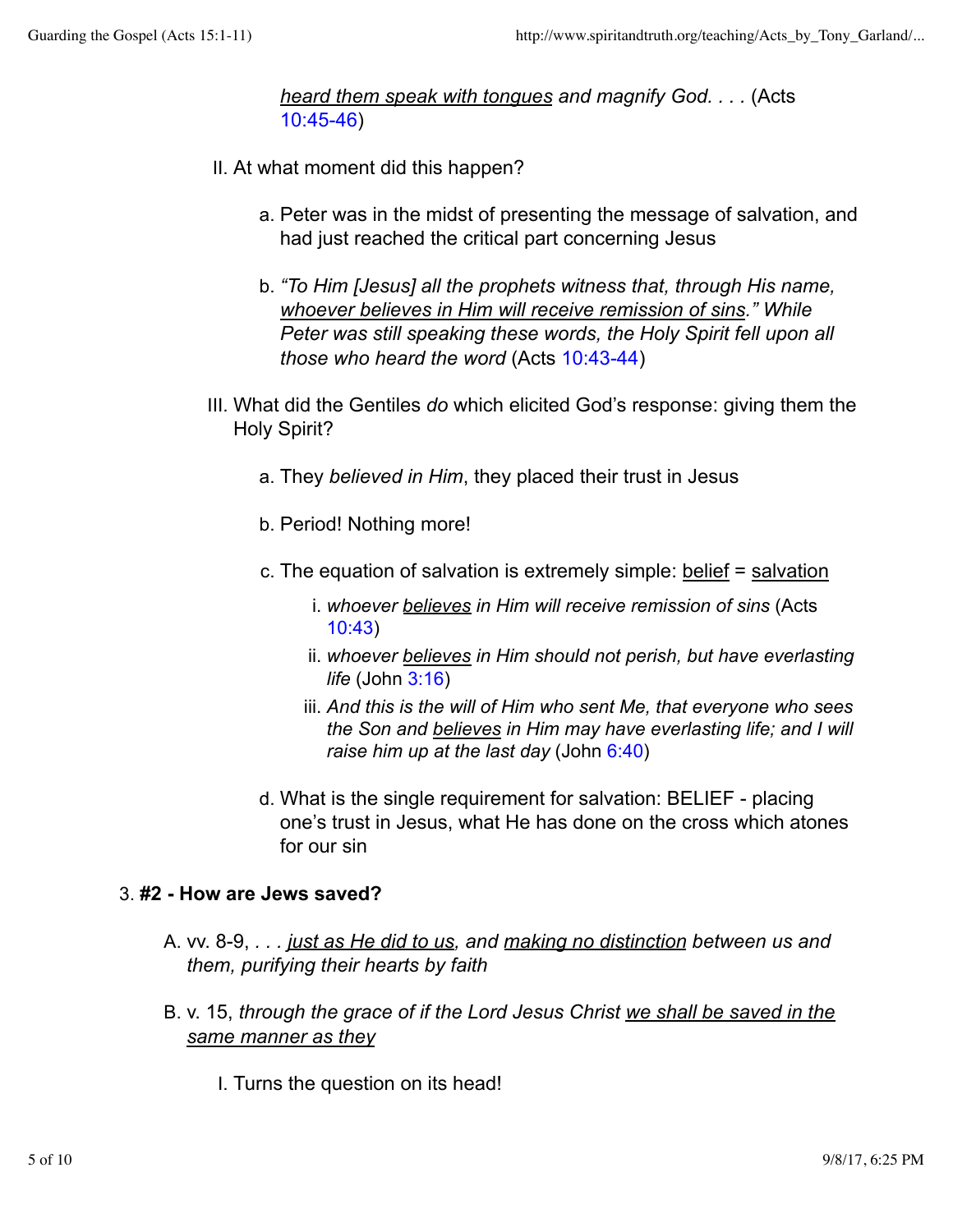- II. Can Gentiles be saved? If so, how? What must they do?
- III. As a Jew, we expect Peter to say, "they (the Gentiles) are saved like we Jews"
- IV. Instead, he says, "we Jews shall be saved in the same manner as those (previously second-class) Gentiles!"
- C. Purifying their hearts by faith

#### 4. **#3 - How does the law relate to salvation?**

- A. v. 10, *Now therefore, why do you test God by putting a yoke on the neck of the disciples which neither our fathers nor we were able to bear?*
	- I. The Jews were never able to keep the law
	- If the law had been the means of salvation, then no Jews were ever II. saved
		- a. Paul observed, *We who are Jews . . . [know] that a man is not justified by the works of the law but by faith in Jesus Christ, . . . that we might be justified by faith in Christ and not by the works of the law; for by the works of the law no flesh shall be justified* (Gal. 2:15-16)
- B. Why? Because keeping God's commands is an all-or-nothing proposition
	- *And I testify again to every man who becomes circumcised that he is a* I. *debtor to keep the whole law* (Gal. 5:3)
		- a. Not just the "big ten" the Ten Commandments
		- b. All the other 603 "thou shalts" and "thou shalt nots"
		- c. Perfectly, continuously, without fail: from conception to death
	- II. Picking some favorite element of the law to "keep" doesn't cut the mustard!
		- a. Circumcision
		- b. Sabbath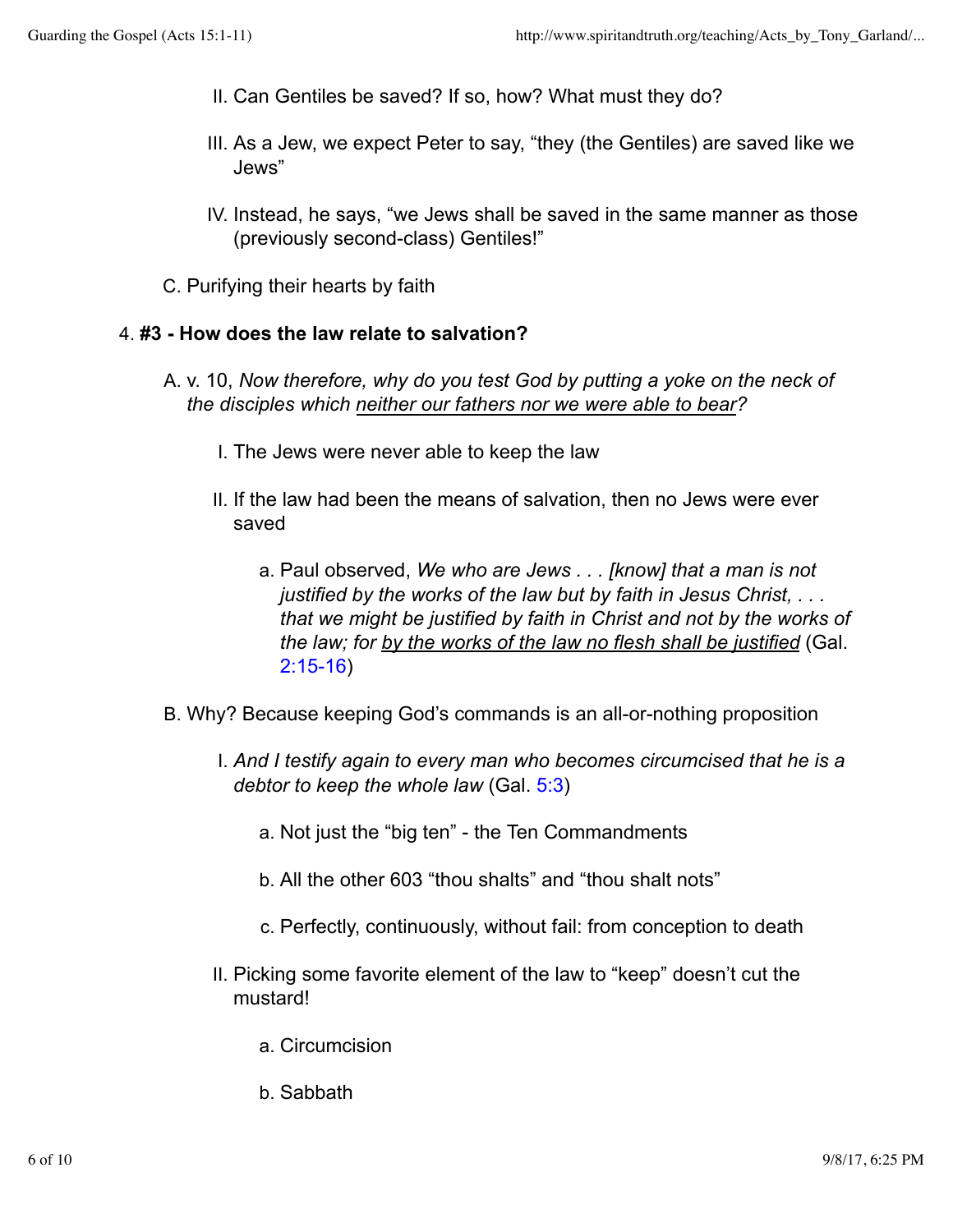- c. Feasts
- III. Those who attempt to be justified in God's sight through their own efforts fail to appreciate the weight of the law
	- As Paul said, *Tell me, you who desire to be under the law, do you* a. *not hear the law?* (Gal. 4:21)
- IV. Worse: any attempt to earn standing before God through works is a denial of the work of Christ
	- a. Denies the need of the cross
		- *And you, being dead in your trespasses and the uncircumcision* i. *of your flesh, He has made alive together with Him, having forgiven you all trespasses, having wiped out the handwriting of requirements that was against us, which was contrary to us. And He has taken it out of the way, having nailed it to the cross* (Col. 2:13-14)
			- Jesus has taken the law, the need to keep all the rules to be saved, out of the way!
			- Yet there are believers who seem continually bent on retrieving the law from the cross and applying this or that aspect as some form of performance in their walk.
		- ii. Paul wrote: *I do not set aside the grace of God; for i<u>f</u> righteousness [comes] through the law, then Christ died in vain.* (Gal. 2:21)
	- b. Worse, results in alienation from Christ
		- *You have become estranged from Christ, you who [attempt to]* i. *be justified by law; you have fallen from grace* (Gal. 5:4)

## **Guarding the gospel**

### 1. **Faith+: adding to faith, how much is enough?**

- A. Men from Judea at Antioch: requirement is circumcision
- B. Pharisees at Jerusalem: requirement is circumcision and keep the law of Moses
	- I. To their benefit, they understood the all-or-nothing requirement of keeping the law (Gal. 5:3)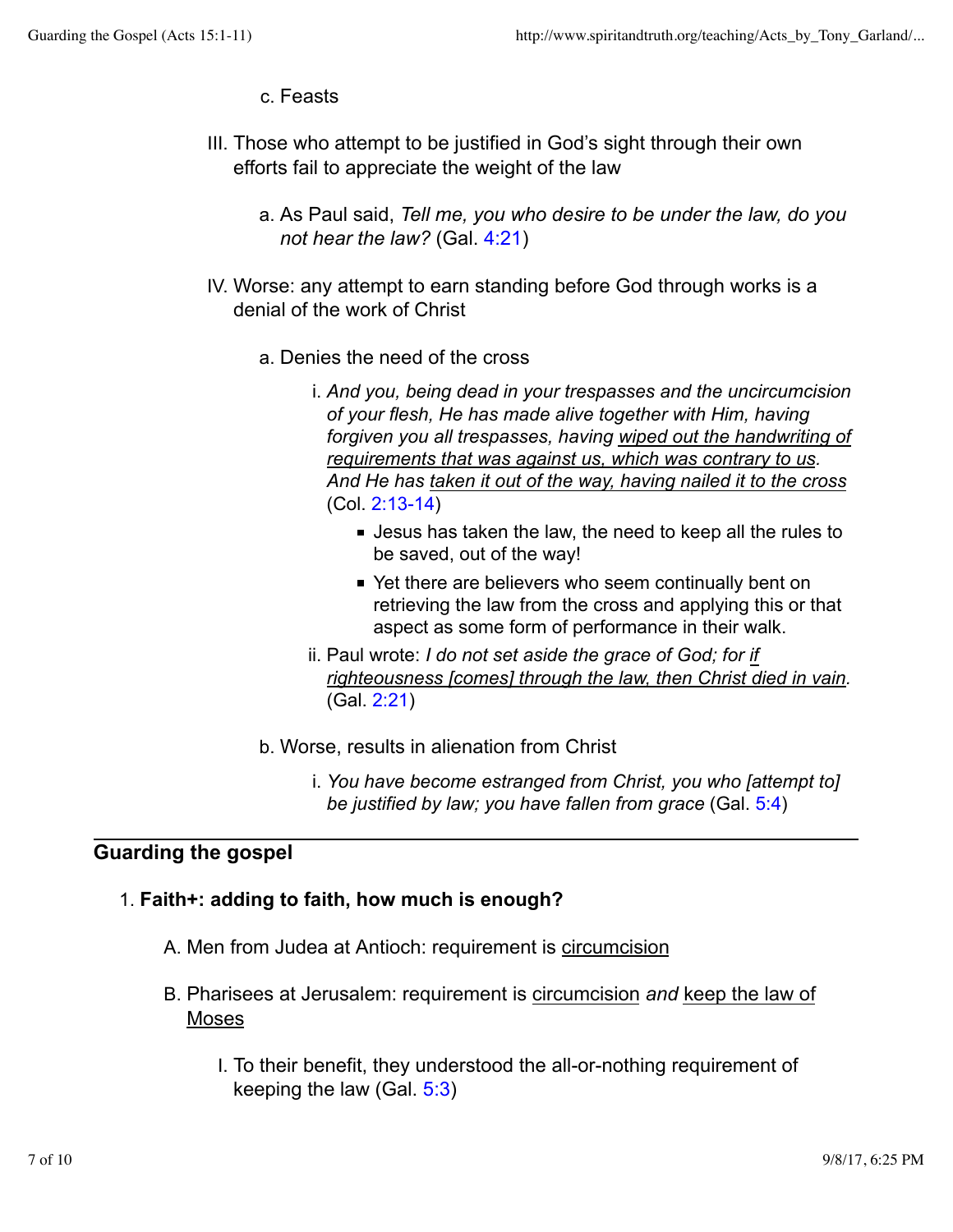- C. A creeping legalism all perversions of the gospel add something, thereby destroying the very essence of the gospel — by attempting to mix works with grace
	- I. Circumcision
	- II. Law of Moses
	- III. Attending Mass
	- IV. Baptism
	- V. Membership in a certain church or denomination (e.g., Greek Orthodox, Roman Catholic)
	- VI. Avoidance of certain sins (e.g., "mortal sins")
	- VII. Keeping rules
		- a. How long is the list?
		- b. How perfectly must they be kept?

#### 2. **If Faith+ is makes life so difficult, why is it so popular, so prevalent?**

- A. Appeals to the flesh: feeds our sense of self-righteousness
	- I. In any system of works, redemption depends upon man's merit rather than God's unmerited grace
	- II. Jews, seeking to be self righteous, miss God's righteousness
		- *For they [the Jews] being ignorant of God's righteousness, and* a. *seeking to establish their own righteousness, have not submitted to the righteousness of God. For Christ [is] the end of the law for righteousness to everyone who believes* (Rom. 10:3-4)
- B. Avoids the "offense of the cross" (1Cor. 1:23; Gal. 5:11; 6:12; Heb. 13:13)
- C. A handy tool for manipulating people
	- I. You *must* join our church, be baptized, tithe, be at every service, etc.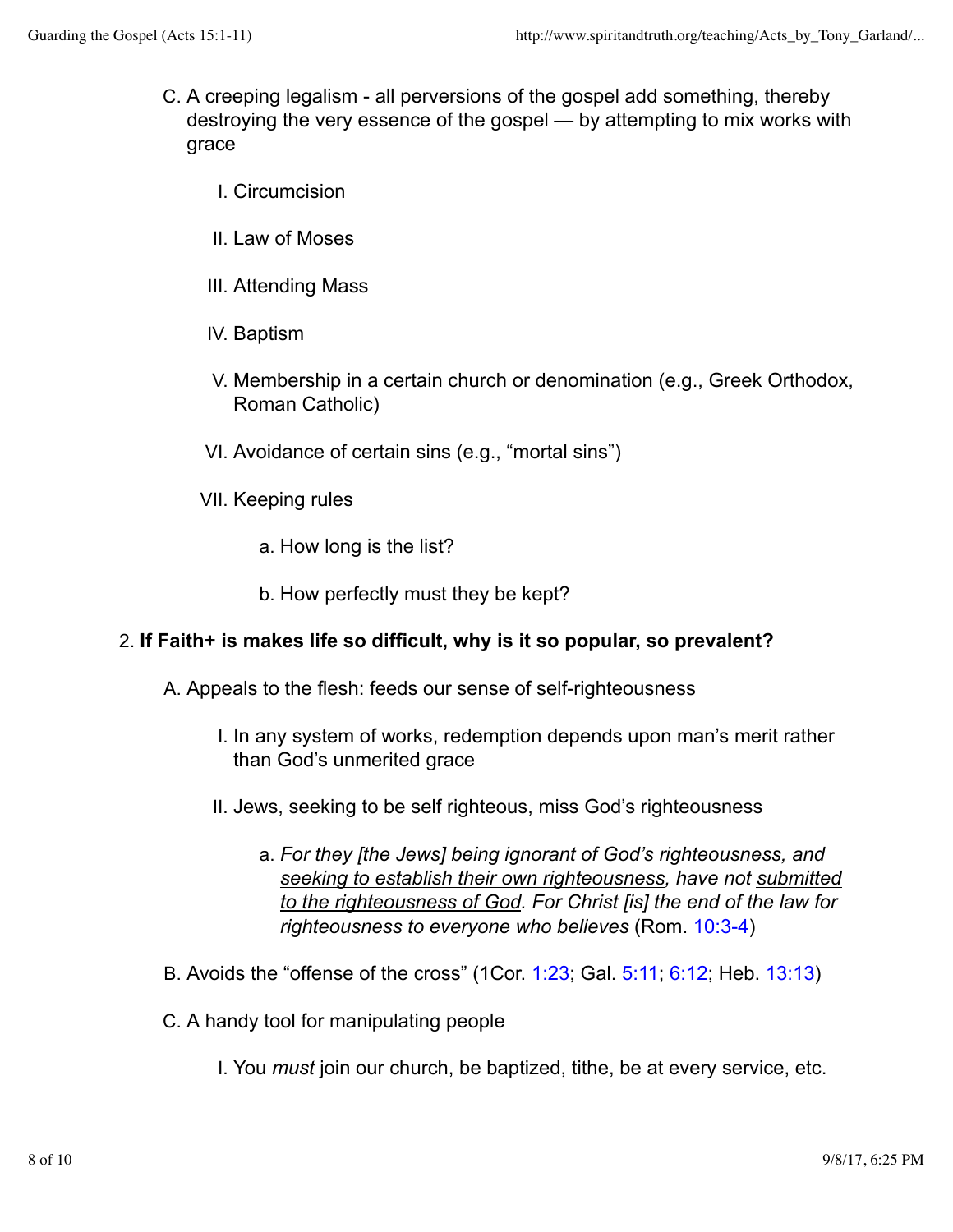- II. A pot-load of monkeys suitable for casting on the backs of unknowledgeable Christians, often by Church leadership
- D. A tool of Satan to undermine the gospel
- E. Grace scuttles works the two are mutually exclusive
	- *Now to him who works, the wages are not counted as grace but as* I. *debt. But to him who does not work but believes on Him who justifies the ungodly, his faith is accounted for righteousness* (Rom. 4:4-5)
	- II. Grace is absolutely pure "whiteness"
	- III. A work, however minor, is as a dollop of black
	- IV. Mixing works into grace results in grey—however subtle the resulting color may appear, it is no longer pure white

### **Separates Christianity from all other religions**

- **If anyone had reason to trust in religious performance, it was the Apostle** 1. **Paul**
- **Hear Paul's conclusion:** *. . . If anyone else thinks he may have confidence in* 2. *the flesh, I more so: circumcised the eighth day, of the stock of Israel, [of] the tribe of Benjamin, a Hebrew of the Hebrews; concerning the law, a Pharisee; concerning zeal, persecuting the church; concerning the righteousness which is in the law, blameless. But what things were gain to me, these I have counted loss for Christ* **(Php. 3:4-7)**
- **How will your life be evaluated by God? By your own feeble and imperfect** 3. **works? Or by His abundant and perfect grace?**



SpiritAndTruth.org Scan Code<sup>c</sup>